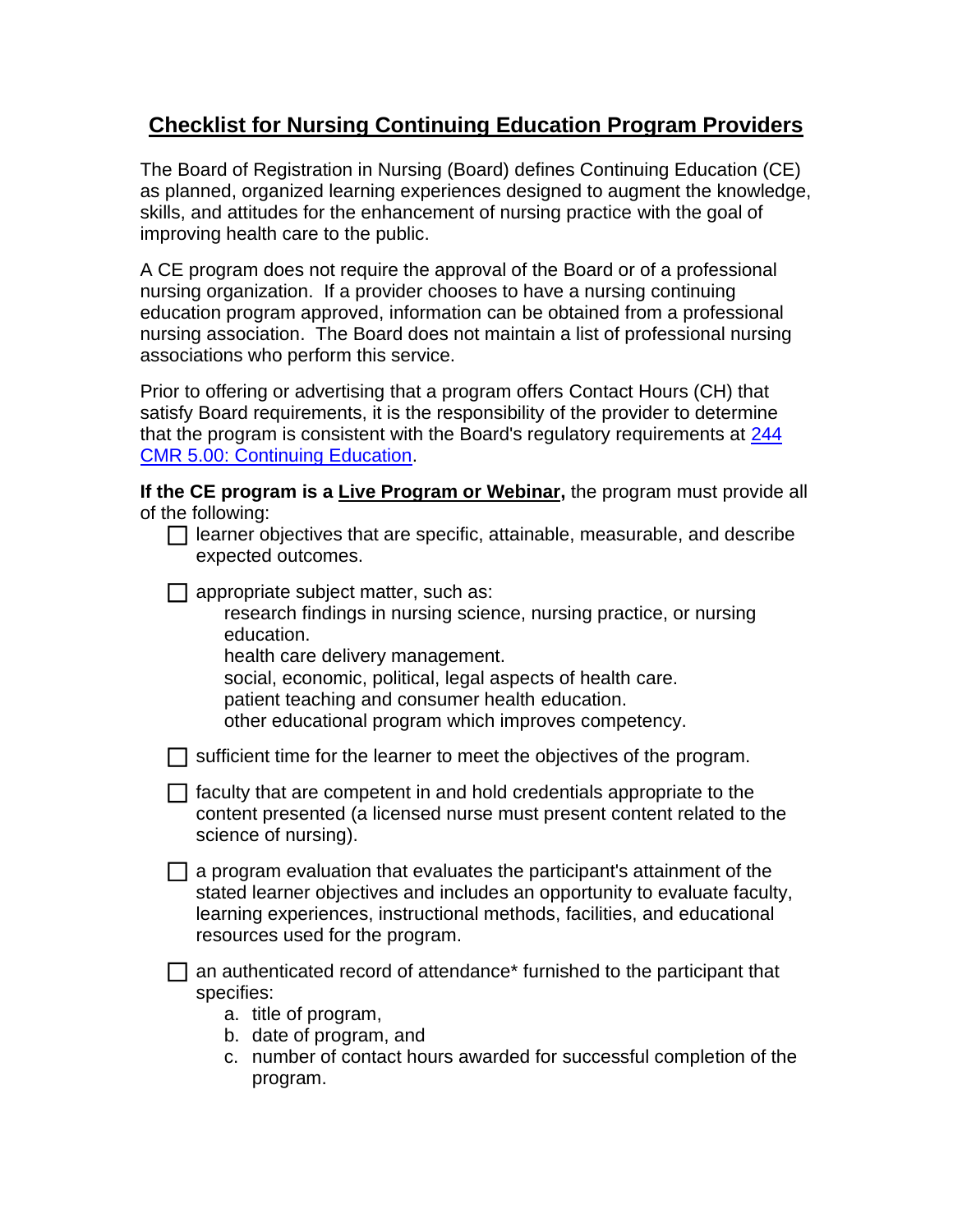| If the CE program is a Self-Study or Correspondence Course, the program<br>must provide all of the following:<br>learner objectives that are specific, attainable, measurable, and describe<br>expected outcomes.                                                                                                                                    |  |  |  |
|------------------------------------------------------------------------------------------------------------------------------------------------------------------------------------------------------------------------------------------------------------------------------------------------------------------------------------------------------|--|--|--|
| appropriate subject matter, such as:<br>a. research findings in nursing science, nursing practice, or nursing<br>education.<br>b. health care delivery management.<br>c. social, economic, political, legal aspects of health care.<br>d. patient teaching and consumer health education.<br>e. other educational program which improves competency. |  |  |  |
| faculty that are competent in and hold credentials appropriate to the<br>content presented (a licensed nurse must provide content related to the<br>science of nursing).                                                                                                                                                                             |  |  |  |
| sufficient time for the learner to meet the objectives of the program.                                                                                                                                                                                                                                                                               |  |  |  |
| a bibliography.                                                                                                                                                                                                                                                                                                                                      |  |  |  |
| a test to indicate progress and verify completion of the program.                                                                                                                                                                                                                                                                                    |  |  |  |
| a program evaluation that allows the participant to evaluate attainment of<br>the stated learner objectives and includes an opportunity to evaluate<br>faculty, learning experiences, instructional methods, and educational<br>resources used for the program.                                                                                      |  |  |  |
| an authenticated record of participation <sup>*</sup> furnished to the participant that<br>specifies:<br>a. title of program,<br>b. date of program, and<br>c. number of contact hours awarded for successful completion of the<br>program.                                                                                                          |  |  |  |
| If the CE program is a Planned, Supervised Clinical Experience, the program<br>must provide all of the following:<br>learner objectives that are specific, attainable, measurable, and describe<br>expected outcomes.                                                                                                                                |  |  |  |
| sufficient time for the learner to meet the objectives of the program.                                                                                                                                                                                                                                                                               |  |  |  |
| a clinical setting appropriate for the program.                                                                                                                                                                                                                                                                                                      |  |  |  |
| faculty that are competent in and hold credentials appropriate to the<br>content presented (a licensed nurse must present content related to the<br>science of nursing).                                                                                                                                                                             |  |  |  |